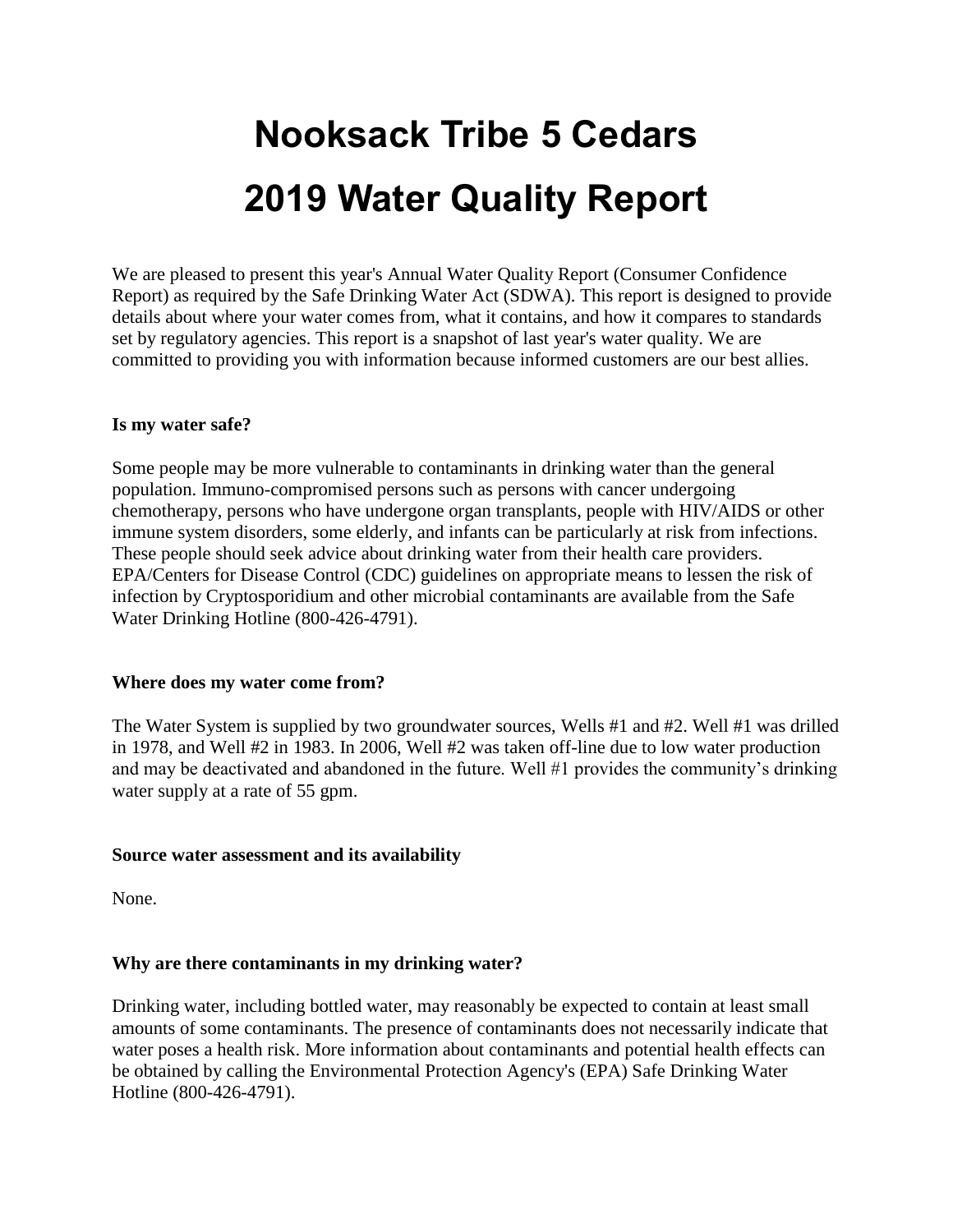Sources of drinking water (both tap water and bottled water) include rivers, lakes, streams, ponds, reservoirs, springs, and wells. As water travels over the surface of the land or through the ground, it dissolves naturally occurring minerals and, in some cases, radioactive material, and can pick up substances resulting from the presence of animals or from human activity: microbial contaminants, such as viruses and bacteria, that may come from sewage treatment plants, septic systems, agricultural livestock operations, and wildlife; inorganic contaminants, such as salts and metals, which can be naturally occurring or result from urban stormwater runoff, industrial, or domestic wastewater discharges, oil and gas production, mining, or farming; pesticides and herbicides, which may come from a variety of sources such as agriculture, urban stormwater runoff, and residential uses; organic chemical contaminants, including synthetic and volatile organic chemicals, which are by-products of industrial processes and petroleum production, and can also come from gas stations, urban stormwater runoff, and septic systems; and radioactive contaminants, which can be naturally occurring or be the result of oil and gas production and mining activities.

In order to ensure that tap water is safe to drink, EPA sets regulations that limit the amount of certain contaminants in water provided by public water systems. Food and Drug Administration (FDA) regulations establish limits for contaminants in bottled water which must provide the same protection for public health.

#### **How can I get involved?**

Contact your water system.

#### **Water Conservation Tips**

Did you know that the average U.S. household uses approximately 400 gallons of water per day or 100 gallons per person per day? Luckily, there are many low-cost and no-cost ways to conserve water. Small changes can make a big difference - try one today and soon it will become second nature.

- Take short showers a 5-minute shower uses 4 to 5 gallons of water compared to up to 50 gallons for a bath.
- Shut off water while brushing your teeth, washing your hair and shaving and save up to 500 gallons a month.
- Use a water-efficient showerhead. They're inexpensive, easy to install, and can save you up to 750 gallons a month.
- Run your clothes washer and dishwasher only when they are full. You can save up to 1,000 gallons a month.
- Water plants only when necessary.
- Fix leaky toilets and faucets. Faucet washers are inexpensive and take only a few minutes to replace. To check your toilet for a leak, place a few drops of food coloring in the tank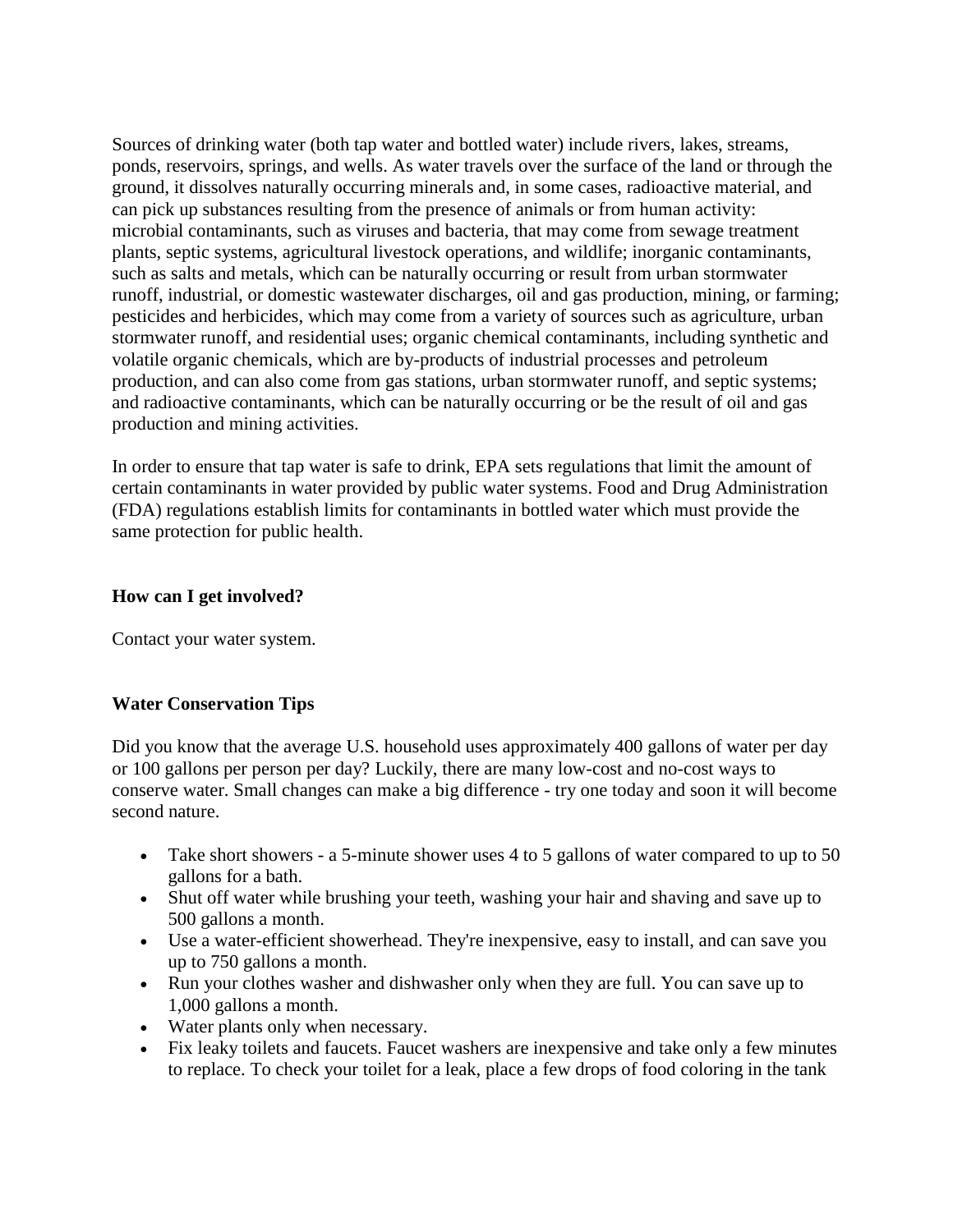and wait. If it seeps into the toilet bowl without flushing, you have a leak. Fixing it or replacing it with a new, more efficient model can save up to 1,000 gallons a month.

- Adjust sprinklers so only your lawn is watered. Apply water only as fast as the soil can absorb it and during the cooler parts of the day to reduce evaporation.
- Teach your kids about water conservation to ensure a future generation that uses water wisely. Make it a family effort to reduce next month's water bill!
- Visit [www.epa.gov/watersense](http://www.epa.gov/watersense) for more information.

#### **Cross Connection Control Survey**

The purpose of this survey is to determine whether a cross-connection may exist at your home or business. A cross connection is an unprotected or improper connection to a public water distribution system that may cause contamination or pollution to enter the system. We are responsible for enforcing cross-connection control regulations and insuring that no contaminants can, under any flow conditions, enter the distribution system. If you have any of the devices listed below please contact us so that we can discuss the issue, and if needed, survey your connection and assist you in isolating it if that is necessary.

- Boiler/ Radiant heater (water heaters not included)
- Underground lawn sprinkler system
- Pool or hot tub (whirlpool tubs not included)
- Additional source(s) of water on the property
- Decorative pond
- Watering trough

#### **Source Water Protection Tips**

Protection of drinking water is everyone's responsibility. You can help protect your community's drinking water source in several ways:

- Eliminate excess use of lawn and garden fertilizers and pesticides they contain hazardous chemicals that can reach your drinking water source.
- Pick up after your pets.
- If you have your own septic system, properly maintain your system to reduce leaching to water sources or consider connecting to a public water system.
- Dispose of chemicals properly; take used motor oil to a recycling center.
- Volunteer in your community. Find a watershed or wellhead protection organization in your community and volunteer to help. If there are no active groups, consider starting one. Use EPA's Adopt Your Watershed to locate groups in your community, or visit the Watershed Information Network's How to Start a Watershed Team.
- Organize a storm drain stenciling project with your local government or water supplier. Stencil a message next to the street drain reminding people "Dump No Waste - Drains to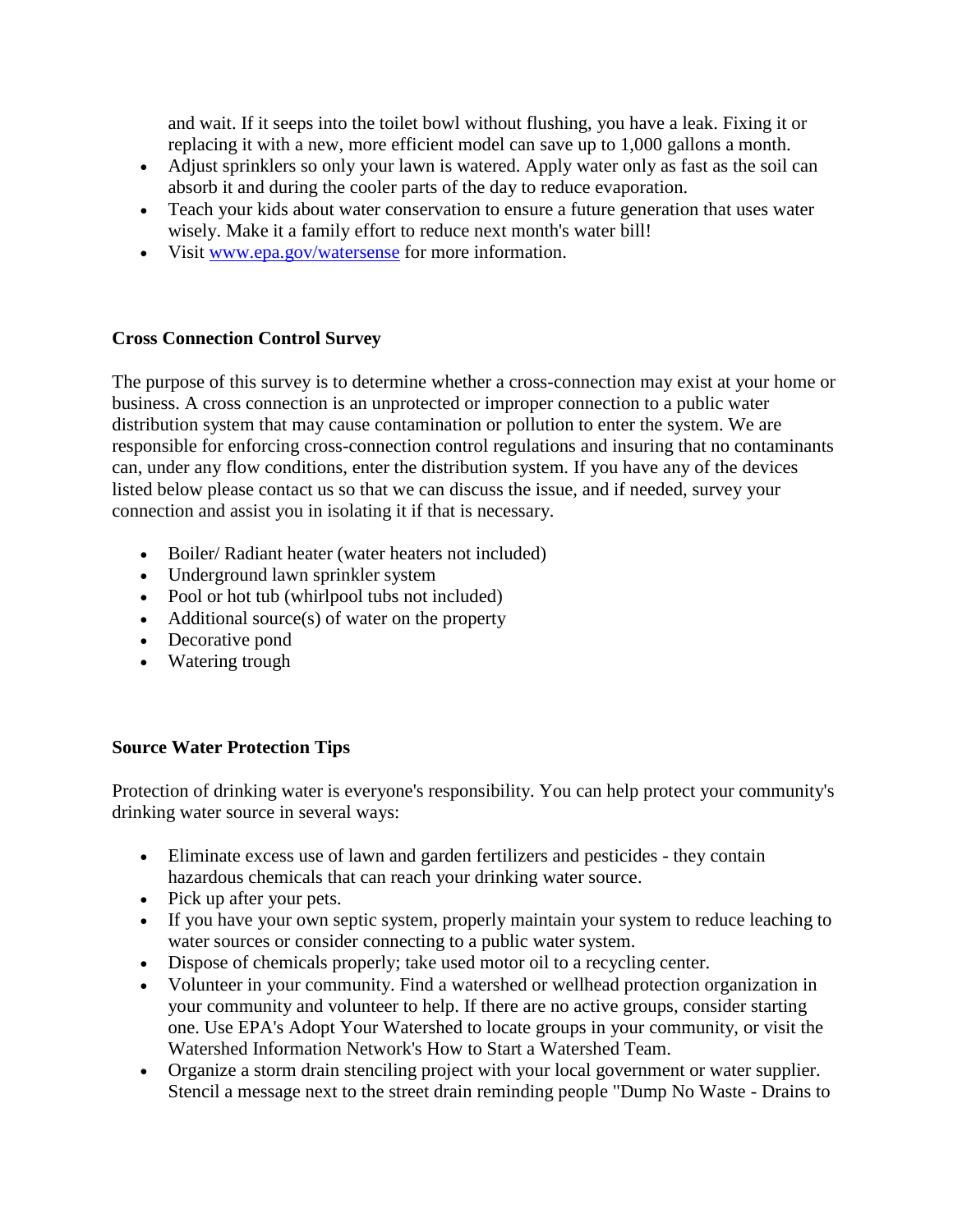River" or "Protect Your Water." Produce and distribute a flyer for households to remind residents that storm drains dump directly into your local water body.

#### **Significant Deficiencies**

Sources:

- Well #2 does not extend 18 inches above the final ground surface. (If Well #2 will not be used, it should be properly decommissioned).
- There is no raw water treatment tap prior to treatment
- Well #1 and Well #2 are less than 100 ft. from either a septic tank or drain field.

Storage Tank:

- Vents appear to be covered with 4-mesh; all tank vent and pipe openings must be covered with 24-mesh.
- Water storage tank must be inspected and/or cleaned.

#### **Additional Information for Lead**

If present, elevated levels of lead can cause serious health problems, especially for pregnant women and young children. Lead in drinking water is primarily from materials and components associated with service lines and home plumbing. 5 Cedars 2018 Water System is responsible for providing high quality drinking water, but cannot control the variety of materials used in plumbing components. When your water has been sitting for several hours, you can minimize the potential for lead exposure by flushing your tap for 30 seconds to 2 minutes before using water for drinking or cooking. If you are concerned about lead in your water, you may wish to have your water tested. Information on lead in drinking water, testing methods, and steps you can take to minimize exposure is available from the Safe Drinking Water Hotline or at http://www.epa.gov/safewater/lead.

**For more information please contact:**

Joe Bob, Utility Manager P.O. Box 157 Deming, WA 98244 360-389-1597 [JBob@nooksack-nsn.gov](mailto:JBob@nooksack-nsn.gov)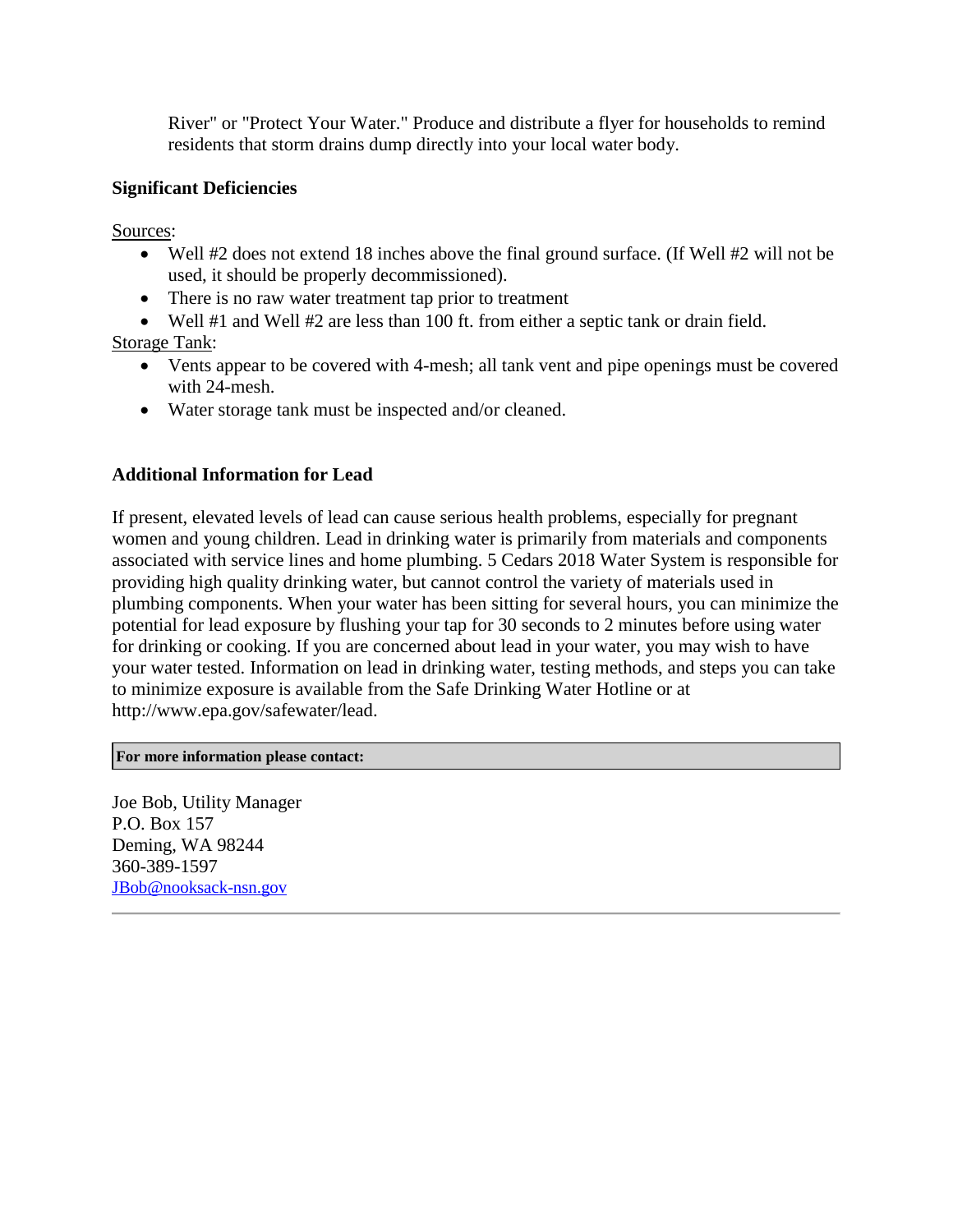## **Water Quality Data Table**

In order to ensure tap water is safe to drink, EPA sets regulations to limit contaminants in water provided by public water systems. The table below lists drinking water contaminants that were detected during 2019. Although many more contaminants were tested, only the substances listed below were found in your water. All sources of drinking water contain some naturally occurring contaminants. At low levels, these substances are generally not harmful. Removing all contaminants would be extremely expensive, and in most cases, would not provide increased protection of public health. A few naturally occurring minerals may improve the taste of drinking water and have nutritional value at low levels.

The EPA or the State requires us to monitor for certain contaminants less than once per year because the concentrations of these contaminants do not vary significantly from year to year, or the system is not considered vulnerable to this type of contamination. As such, some of our data, though representative, may be more than one year old. To help you better understand terms and abbreviations that might not be familiar to you, below are definitions.

| <b>Unit Descriptions</b> |                               |  |  |  |
|--------------------------|-------------------------------|--|--|--|
| Term                     | <b>Definition</b>             |  |  |  |
| mg/L                     | milligrams per liter $(mg/L)$ |  |  |  |

| <b>Important Drinking Water Definitions</b> |                                                                                                                                                                                                |  |  |  |
|---------------------------------------------|------------------------------------------------------------------------------------------------------------------------------------------------------------------------------------------------|--|--|--|
| <b>Term</b>                                 | <b>Definition</b>                                                                                                                                                                              |  |  |  |
| <b>MCL</b>                                  | Maximum Contaminant Level: The highest level of a contaminant that is allowed in drinking water. MCLs are set as close to the MCLGs as feasible using the best available treatment technology. |  |  |  |
| TT                                          | Treatment Technique: A required process intended to reduce the level of a contaminant in drinking water.                                                                                       |  |  |  |
| AL                                          | Action Level: The concentration of a contaminant which, if exceeded, triggers treatment or other requirements<br>which a water system must follow.                                             |  |  |  |

#### **2019 Regulated Contaminants Detected**

| <b>CONTAMINANT</b> | <b>SAMPLE DATE</b> | <b>RESULT or</b><br><b>RANGE</b> | AL    | <b>UNITS</b> | <b>DESCRIPTION</b>                                                                                               |
|--------------------|--------------------|----------------------------------|-------|--------------|------------------------------------------------------------------------------------------------------------------|
| <b>LEAD</b>        | 7/31/2019          | 0.002                            | 0.015 | MG/L         | Corrosion of household plumbing<br>systems; Erosion of natural<br>deposits.                                      |
| <b>COPPER</b>      | 7/31/2019          | $0.023 - 0.159$                  | 1.3   | MG/L         | Erosion of natural deposits;<br>Leaching from wood<br>preservatives; Corrosion of<br>household plumbing systems. |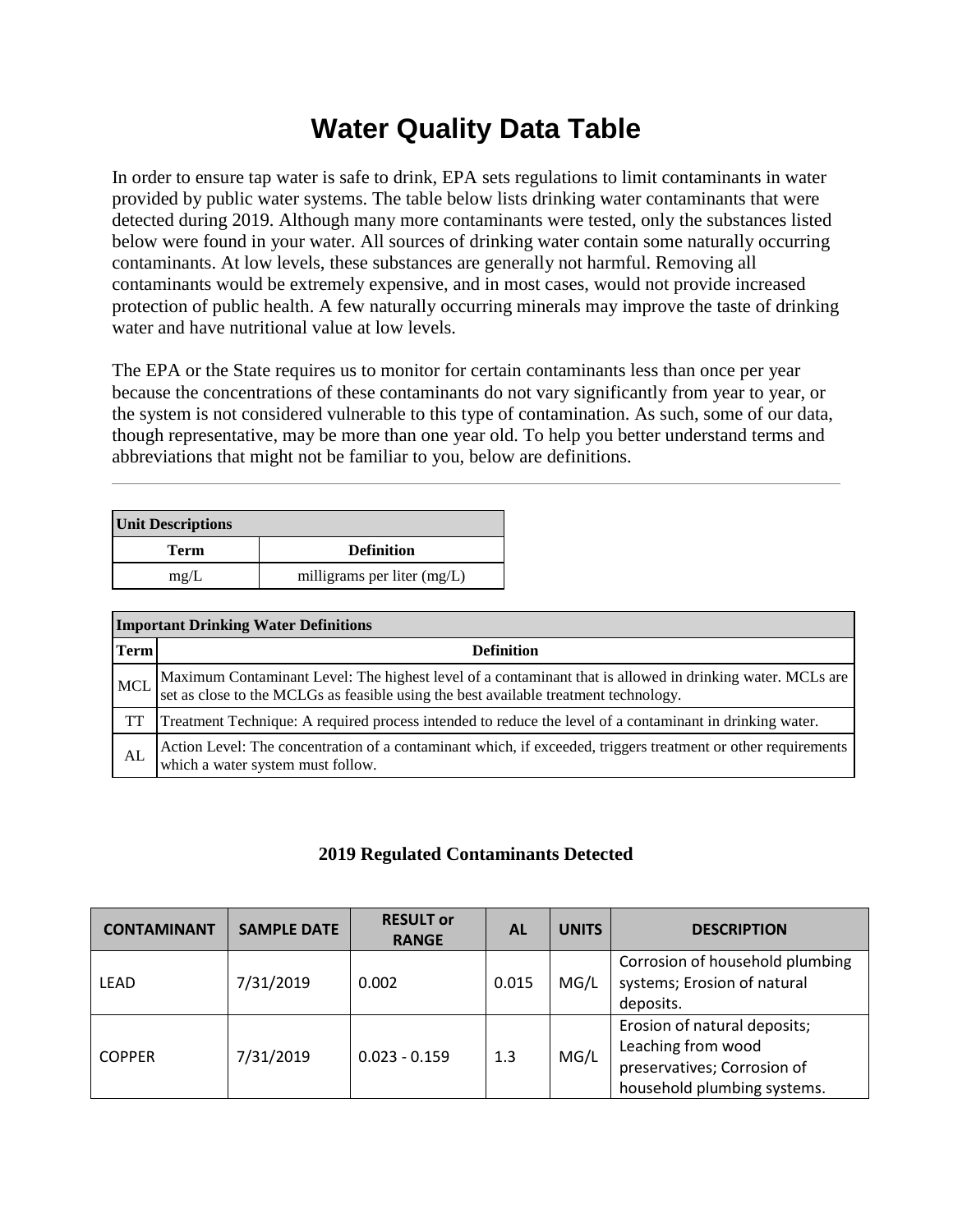| <b>CONTAMINANT</b>     | <b>SAMPLE DATE</b> | <b>RESULT or RANGE</b> | <b>MCL</b> | <b>UNITS</b> | <b>CONTAMINANT DESCRIPTION</b>                                                                     |
|------------------------|--------------------|------------------------|------------|--------------|----------------------------------------------------------------------------------------------------|
| NITRATE                | 7/31/2019          | $0.39 - 6.75$          | 10         | MG/L         | Runoff from fertilizer use; Leaching<br>from septic tanks, sewage; Erosion<br>of natural deposits. |
| <b>TRIHALOMETHANES</b> | 11/27/2019         | $5 - 7.2$              | 80         | UG/L         | By-product of drinking water<br>disinfection                                                       |

### **2019 Violations Table**

| <b>Drinking Water Regulation</b>                                                                                                                                                                                                                               | <b>Compliance Period</b> | <b>Violation Status Description</b>                                                                                                                                |  |  |  |
|----------------------------------------------------------------------------------------------------------------------------------------------------------------------------------------------------------------------------------------------------------------|--------------------------|--------------------------------------------------------------------------------------------------------------------------------------------------------------------|--|--|--|
| <b>Lead Consumer Notice</b>                                                                                                                                                                                                                                    | 1/1/2019                 | We failed to provide timely lead tap water results to<br>consumers where it was tested. Violation was corrected<br>10/5/2018.                                      |  |  |  |
| <b>Nitrates Rule</b>                                                                                                                                                                                                                                           |                          |                                                                                                                                                                    |  |  |  |
| Infants below the age of six months who drink water containing nitrate above the MCL could become seriously ill<br>and, if untreated, may die. Symptoms include shortness of breath and blue-baby syndrome.                                                    |                          |                                                                                                                                                                    |  |  |  |
| <b>Nitrates Monitoring</b>                                                                                                                                                                                                                                     | 4/1/2019 - 6/30/2019     | We failed to test our drinking water for this contaminant<br>and are unsure of your drinking water quality during that<br>time. Violation was corrected 8/9/2019.  |  |  |  |
| 1/1/2019 - 3/31/2019<br><b>Nitrates Monitoring</b>                                                                                                                                                                                                             |                          | We failed to test our drinking water for this contaminant<br>and are unsure of your drinking water quality during that<br>time. Violation was corrected 4/17/2019. |  |  |  |
| <b>Chemical Contaminants Rules</b><br>These regulations protect public health by reducing the levels of over 65 contaminants that cause chronic, or long-<br>term risks, such as organ damage, cancer, circulatory, nervous and reproductive system disorders. |                          |                                                                                                                                                                    |  |  |  |

| <b>Arsenic Monitoring</b>                              | 1/1/2017-12/31/2019 | We failed to test your drinking water for this contaminant<br>and are unsure of water quality at that time.                       |
|--------------------------------------------------------|---------------------|-----------------------------------------------------------------------------------------------------------------------------------|
| Inorganic Chemicals (IOCs)<br>Monitoring               | 1/1/2017-12/31/2019 | We failed to test your drinking water for these<br>contaminants and are unsure of water quality at that time.                     |
| <b>Synthetic Organic Chemicals</b><br>(SOC) Monitoring | 1/1/2017-12/31/2019 | We failed to test our drinking water for these contaminants<br>and are unsure of your drinking water quality during that<br>time. |
| <b>Volatile Organic Chemicals</b><br>(VOC) Monitoring  | 1/1/2017-12/31/2019 | We failed to test our drinking water for these contaminants<br>and are unsure of your drinking water quality during that<br>time. |